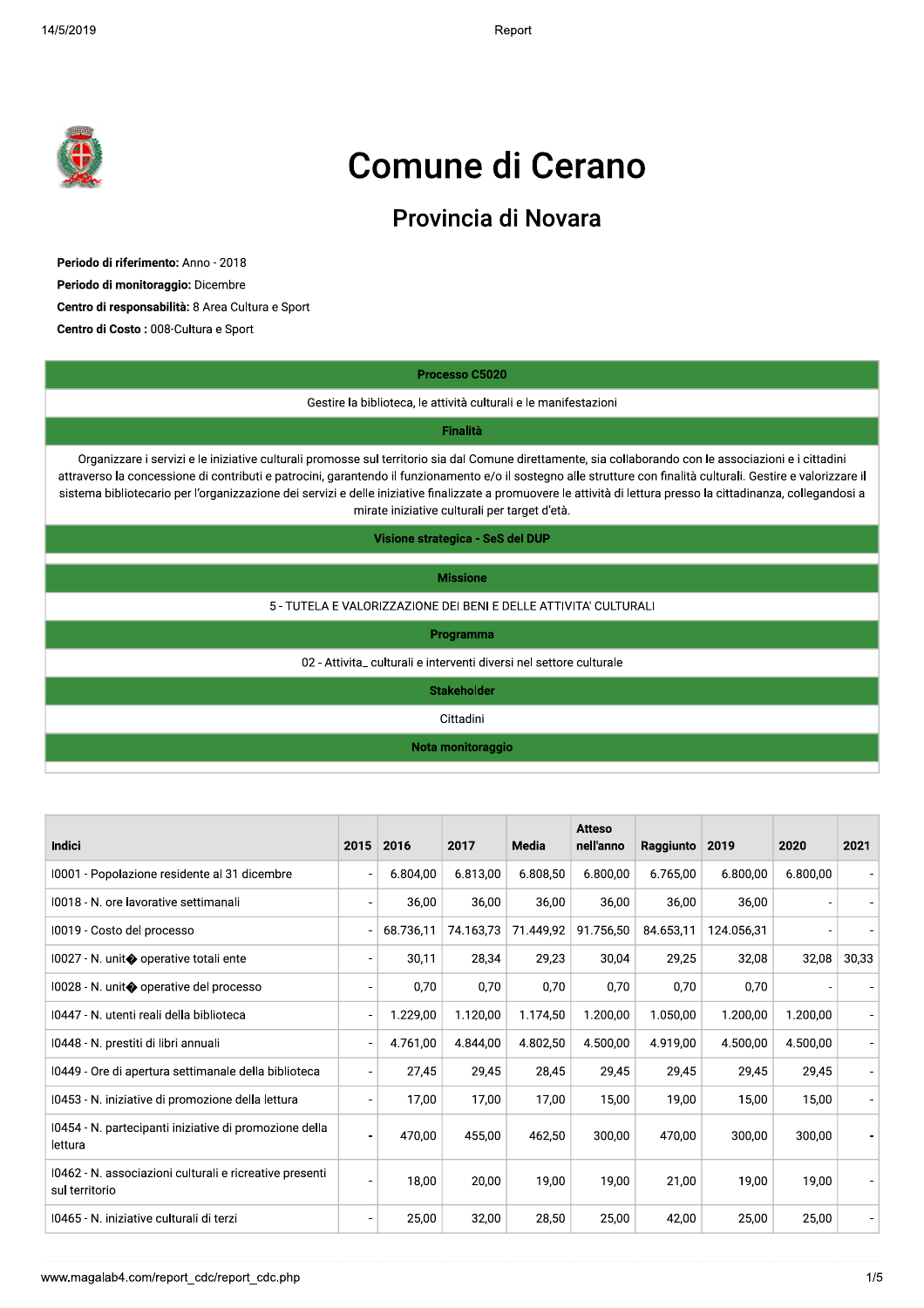| 14/5/2019                                                                                       |                          |           |                          | Report       |                            |           |           |           |      |
|-------------------------------------------------------------------------------------------------|--------------------------|-----------|--------------------------|--------------|----------------------------|-----------|-----------|-----------|------|
| Indici                                                                                          | 2015                     | 2016      | 2017                     | <b>Media</b> | <b>Atteso</b><br>nell'anno | Raggiunto | 2019      | 2020      | 2021 |
| 10466 - N. iniziative culturali di terzi finanziate dal<br>comune                               |                          | 25,00     | 19,00                    | 22,00        | 19,00                      | 19,00     | 19,00     | 19,00     |      |
| 10468 - N. iniziative culturali comunali                                                        |                          | 8,00      | 29,00                    | 18,50        | 12,00                      | 30,00     | 12,00     | 12,00     |      |
| 10469 - N. iniziative culturali comunali gratuite                                               |                          | 4,00      | 20,00                    | 12,00        | 10,00                      | 21,00     | 10,00     | 10,00     |      |
| 10474 - Spesa acquisto libri biblioteca                                                         |                          | 3.836,06  | 3.685.59                 | 3.760,83     | 3.500,00                   | 3.500,00  | 3.500,00  | 3.500,00  |      |
| 10477 - Importo contributi complessivamente erogati<br>alle associazioni culturali e ricreative |                          | 12.898,50 | 13.959,08                | 13.428,79    | 14.000,00                  | 13.350,00 | 14.000,00 | 14.000,00 |      |
| 10480 - Costo della biblioteca (comprensivo costo<br>manutenzioni)                              |                          |           | $\overline{\phantom{a}}$ |              |                            |           |           |           |      |
| I318 - n. prestiti complessivi                                                                  | $\overline{\phantom{a}}$ | 4.761,00  | 4.969,00                 | 4.865,00     | 4.600,00                   | 5.194,00  | 4.600,00  | 4.600,00  |      |
| I319 - N. prestiti E_book                                                                       |                          | 77,00     | 125,00                   | 101,00       | 150,00                     | 210,00    | 150,00    | 150,00    |      |

|                                                                                                                                                                                                                                                 |                                                                                                                                                                                                                                                                                                                                                                                                                                    | 4.701,00 | 4.909,00                    | 4.000,00 | 4.000,00 | J. 194,00 |                  | 4.000,00             | 4.000,00 |             |
|-------------------------------------------------------------------------------------------------------------------------------------------------------------------------------------------------------------------------------------------------|------------------------------------------------------------------------------------------------------------------------------------------------------------------------------------------------------------------------------------------------------------------------------------------------------------------------------------------------------------------------------------------------------------------------------------|----------|-----------------------------|----------|----------|-----------|------------------|----------------------|----------|-------------|
| I319 - N. prestiti E_book                                                                                                                                                                                                                       |                                                                                                                                                                                                                                                                                                                                                                                                                                    | 77,00    | 125,00                      | 101,00   | 150,00   | 210,00    |                  | 150,00               | 150,00   |             |
|                                                                                                                                                                                                                                                 |                                                                                                                                                                                                                                                                                                                                                                                                                                    |          |                             |          |          |           |                  |                      |          |             |
| Indicatori di performance                                                                                                                                                                                                                       |                                                                                                                                                                                                                                                                                                                                                                                                                                    |          |                             |          |          | Media     | Valore<br>atteso | Valore<br>realizzato |          | Scostamento |
|                                                                                                                                                                                                                                                 |                                                                                                                                                                                                                                                                                                                                                                                                                                    |          | <b>Efficacia</b>            |          |          |           |                  |                      |          |             |
| IN220 - % personale dedicato al processo ((10028 - N. unit� operative del processo / 10027 - N. unit�<br>operative totali ente) * 100)                                                                                                          |                                                                                                                                                                                                                                                                                                                                                                                                                                    |          |                             |          |          | 2,40      | 2,33             | 2,39                 |          | 0,06        |
| IN378 - Indice di diffusione (10447 - N. utenti reali della biblioteca / 10001 - Popolazione residente al 31<br>dicembre)                                                                                                                       |                                                                                                                                                                                                                                                                                                                                                                                                                                    |          |                             |          |          | 0,17      | 0,18             | 0,16                 |          | $-0,02$     |
| IN379 - Media prestiti libri (10448 - N. prestiti di libri annuali / 10447 - N. utenti reali della biblioteca)                                                                                                                                  |                                                                                                                                                                                                                                                                                                                                                                                                                                    |          |                             |          |          | 4,09      | 3,75             | 4,68                 |          | 0,93        |
| IN380 - Tasso di accessibilit $\bigcirc$ della biblioteca (10449 - Ore di apertura settimanale della biblioteca / 10018 -<br>N. ore lavorative settimanali)                                                                                     |                                                                                                                                                                                                                                                                                                                                                                                                                                    |          |                             |          |          | 0,79      | 0,82             | 0,82                 |          | 0,00        |
|                                                                                                                                                                                                                                                 |                                                                                                                                                                                                                                                                                                                                                                                                                                    |          |                             |          |          | 0,71      | 0,66             | 0,73                 |          | 0,07        |
|                                                                                                                                                                                                                                                 | IN381 - Indici di prestito (10448 - N. prestiti di libri annuali / 10001 - Popolazione residente al 31 dicembre)<br>IN384 - Partecipazione media incontri di promozione della lettura (10454 - N. partecipanti iniziative di<br>promozione della lettura / I0453 - N. iniziative di promozione della lettura)<br>IN390 - Contribuzione all'offerta culturale non comunale (10466 - N. iniziative culturali di terzi finanziate dal |          |                             |          |          | 27,21     | 20,00            | 24,74                |          | 4,74        |
| comune / I0465 - N. iniziative culturali di terzi)                                                                                                                                                                                              |                                                                                                                                                                                                                                                                                                                                                                                                                                    |          |                             |          |          | 0,77      | 0,76             | 0,45                 |          | $-0,31$     |
| IN392 - % iniziative culturali comunali gratuite ((10469 - N. iniziative culturali comunali gratuite / I0468 - N.<br>iniziative culturali comunali) * 100)                                                                                      |                                                                                                                                                                                                                                                                                                                                                                                                                                    |          |                             |          |          | 64,86     | 83,33            | 70,00                |          | $-13,33$    |
| IN989 - Indice prestito e-book (1319 - N. prestiti E_book / I318 - n. prestiti complessivi)                                                                                                                                                     |                                                                                                                                                                                                                                                                                                                                                                                                                                    |          |                             |          |          | 0,02      | 0,03             | 0,04                 |          | 0,01        |
|                                                                                                                                                                                                                                                 |                                                                                                                                                                                                                                                                                                                                                                                                                                    |          | <b>Efficienza Economica</b> |          |          |           |                  |                      |          |             |
| IN004 - Costo pro capite del processo (10019 - Costo del processo / 10001 - Popolazione residente al 31<br>dicembre)                                                                                                                            |                                                                                                                                                                                                                                                                                                                                                                                                                                    |          |                             |          |          | 10,49     | 13,49            | 12,51                |          | $-0,98$     |
| IN397 - Costo unitario prestito (10480 - Costo della biblioteca (comprensivo costo manutenzioni) / 10448 -<br>N. prestiti di libri annuali)                                                                                                     |                                                                                                                                                                                                                                                                                                                                                                                                                                    |          |                             |          |          |           |                  |                      |          | 0,00        |
| IN399 - Investimenti per libri (10474 - Spesa acquisto libri biblioteca / 10001 - Popolazione residente al 31<br>dicembre )                                                                                                                     |                                                                                                                                                                                                                                                                                                                                                                                                                                    |          |                             |          |          | 0,55      | 0,51             | 0,52                 |          | 0,00        |
| IN401 - Valore medio contributi erogati ad associazioni culturali (10477 - Importo contributi<br>complessivamente erogati alle associazioni culturali e ricreative / I0462 - N. associazioni culturali e<br>ricreative presenti sul territorio) |                                                                                                                                                                                                                                                                                                                                                                                                                                    |          |                             |          |          |           | 706,78 736,84    | 635,71               |          | $-101,13$   |
|                                                                                                                                                                                                                                                 |                                                                                                                                                                                                                                                                                                                                                                                                                                    |          | <b>Efficacia Temporale</b>  |          |          |           |                  |                      |          |             |
|                                                                                                                                                                                                                                                 |                                                                                                                                                                                                                                                                                                                                                                                                                                    |          | Qualità                     |          |          |           |                  |                      |          |             |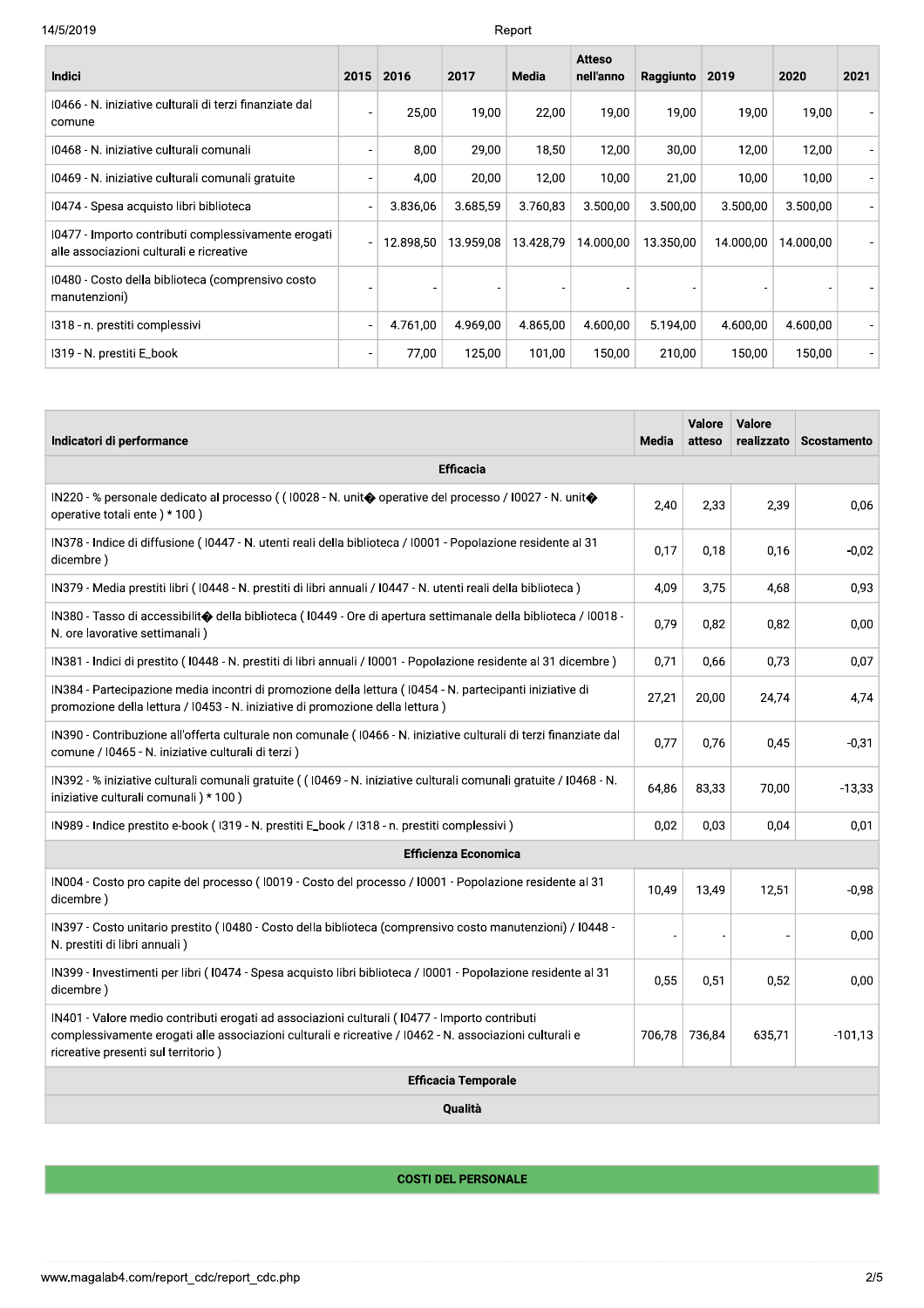Report

| Nome e<br>Cognome      | Livello        | Profilo                                      | Perc. | <b>Ore</b><br>contratto<br>al<br>31/12/2018 | Percentuale<br>ore<br>contratto al<br>31/12/2018 | Ore<br>contratto<br>al<br>31/12/2018 | Percentuale<br>ore<br>contratto al<br>31/12/2018 | <b>Ore</b><br>lavorate<br>effettive al<br>31/12/2018 | Percentuale<br><b>Ore</b><br>effettive al<br>31/12/2018 | <b>Differenza</b><br><b>ore</b><br>al<br>31/12/2018 | Costo<br>Aziendale |
|------------------------|----------------|----------------------------------------------|-------|---------------------------------------------|--------------------------------------------------|--------------------------------------|--------------------------------------------------|------------------------------------------------------|---------------------------------------------------------|-----------------------------------------------------|--------------------|
| PAOLA<br>PILOSU        | C <sub>2</sub> | <b>ASSISTENTE</b><br>DI<br><b>BIBLIOTECA</b> | 70%   | 1.872.00                                    | 1.310.40                                         | 1.872.00                             | 1.310.40                                         | 1.647.74                                             | 1.153.42                                                | $-224.26$                                           | 25.594.82          |
| Totale costo personale |                |                                              |       | 1.872,00                                    | 1.310.40                                         | 1.872.00                             | 1.310.40                                         | 1.647.74                                             | 1.153.42                                                | $-224.26$                                           | 25.594.82          |

| <b>ENTRATE</b>                                                    |       |                            |                          |           |                 |  |  |
|-------------------------------------------------------------------|-------|----------------------------|--------------------------|-----------|-----------------|--|--|
| <b>Descrizione</b>                                                | Perc% | <b>Previsione Iniziale</b> | <b>Previsione Finale</b> | Accertato | <b>Riscosso</b> |  |  |
| 4541 - 00 - PROVENTI PER LA REALIZZAZIONE DI INIZIATIVE CULTURALI | 100%  | 6.000,00                   | 6.000.00                 | 5.545.50  | 5.566.50        |  |  |
| Totale entrate                                                    |       | 6.000.00                   | 6.000.00                 | 5.545.50  | 5.566.50        |  |  |

| <b>COSTI DIRETTI</b>                                                                                             |       |                                      |                                    |           |           |
|------------------------------------------------------------------------------------------------------------------|-------|--------------------------------------|------------------------------------|-----------|-----------|
| <b>Descrizione</b>                                                                                               | Perc% | <b>Previsione</b><br><b>Iniziale</b> | <b>Previsione</b><br><b>Finale</b> | Impegnato | Pagato    |
| 20384 - 00 - REALIZZAZIONE INTERVENTI BIBLIOTECA - ACOUISTO HARDWARE -<br>FINANZIATI DA TERZI (VEDI CAP. 8805)   | 100%  | 0,00                                 | 2.800.00                           | 2.703.52  | 1.422,52  |
| 20387 - 00 - REALIZZAZIONE INTERVENTI BIBLIOTECA - ACOUISTO ATTREZZATURE<br>FINANZIATI DA TERZI (VEDI CAP. 8805) | 100%  | 0,00                                 | 4.410,00                           | 4.206,56  | 2.464,40  |
| 464 - 00 - TRASFERIMENTO AL COMUNE DI TRECATE CONVENZIONE SERVIZI<br><b>AMMINISTRATIVI</b>                       | 70%   | 0.00                                 | 0.00                               | 0.00      | 1.517,03  |
| 7140 - 00 - BIBLIOTECA - ACQUISTO DI BENI - PUBBLICAZIONI                                                        | 100%  | 3.500,00                             | 3.500.00                           | 3.499.68  | 3.309,67  |
| 7160 - 00 - BIBLIOTECA - ALTRI SERVIZI                                                                           | 100%  | 1.500,00                             | 1.500,00                           | 1.092,50  | 1.092,50  |
| 7163 - 00 - BIBLIOTECA - SERVIZI INFORMATICI                                                                     | 100%  | 1.600,00                             | 1.600,00                           | 1.512,80  | 1.512,80  |
| 7190 - 00 - SISTEMA INTERBIBLIOTECARIO - TRASFERIMENTI                                                           | 100%  | 1.712,00                             | 1.522,00                           | 1.521,16  | 1.521,16  |
| 7500 - 00 - MANIFESTAZIONI CULTURALI                                                                             | 100%  | 12.000.00                            | 21.600,00                          | 21.216,01 | 15.133,97 |
| 7512 - 00 - SERVIZI ACCESSORI INERENTI LE MANIFESTAZIONI CULTURALI - SERVIZI<br><b>AUSILIARI</b>                 | 100%  | 8.050.00                             | 8.050,00                           | 6.602.07  | 6.638,43  |
| 7600 - 00 - CONTRIBUTI PER FINALITA' CULTURALI TRASFERIMENTI                                                     | 100%  | 16.500,00                            | 13.500,00                          | 13.350,20 | 12.470,20 |
| <b>Totale costi</b>                                                                                              |       | 44.862,00                            | 58.482,00                          | 55.704.50 | 47.082,68 |

| <b>COSTI INDIRETTI</b> |                      |                          |  |  |  |  |
|------------------------|----------------------|--------------------------|--|--|--|--|
| <b>Descrizione</b>     | <b>Valore Atteso</b> | <b>Valore Realizzato</b> |  |  |  |  |
| Costi Indiretti        | 7.887,10             | 3.353,79                 |  |  |  |  |

| <b>Costo a previsione</b>                                            |  | 91.756,50 Costo realizzato | 84.653,11 |  |  |  |  |  |
|----------------------------------------------------------------------|--|----------------------------|-----------|--|--|--|--|--|
|                                                                      |  |                            |           |  |  |  |  |  |
| <b>Processo C5021</b>                                                |  |                            |           |  |  |  |  |  |
| Gestire strutture, servizi ed iniziative sportive e del tempo libero |  |                            |           |  |  |  |  |  |
| <b>Finalità</b>                                                      |  |                            |           |  |  |  |  |  |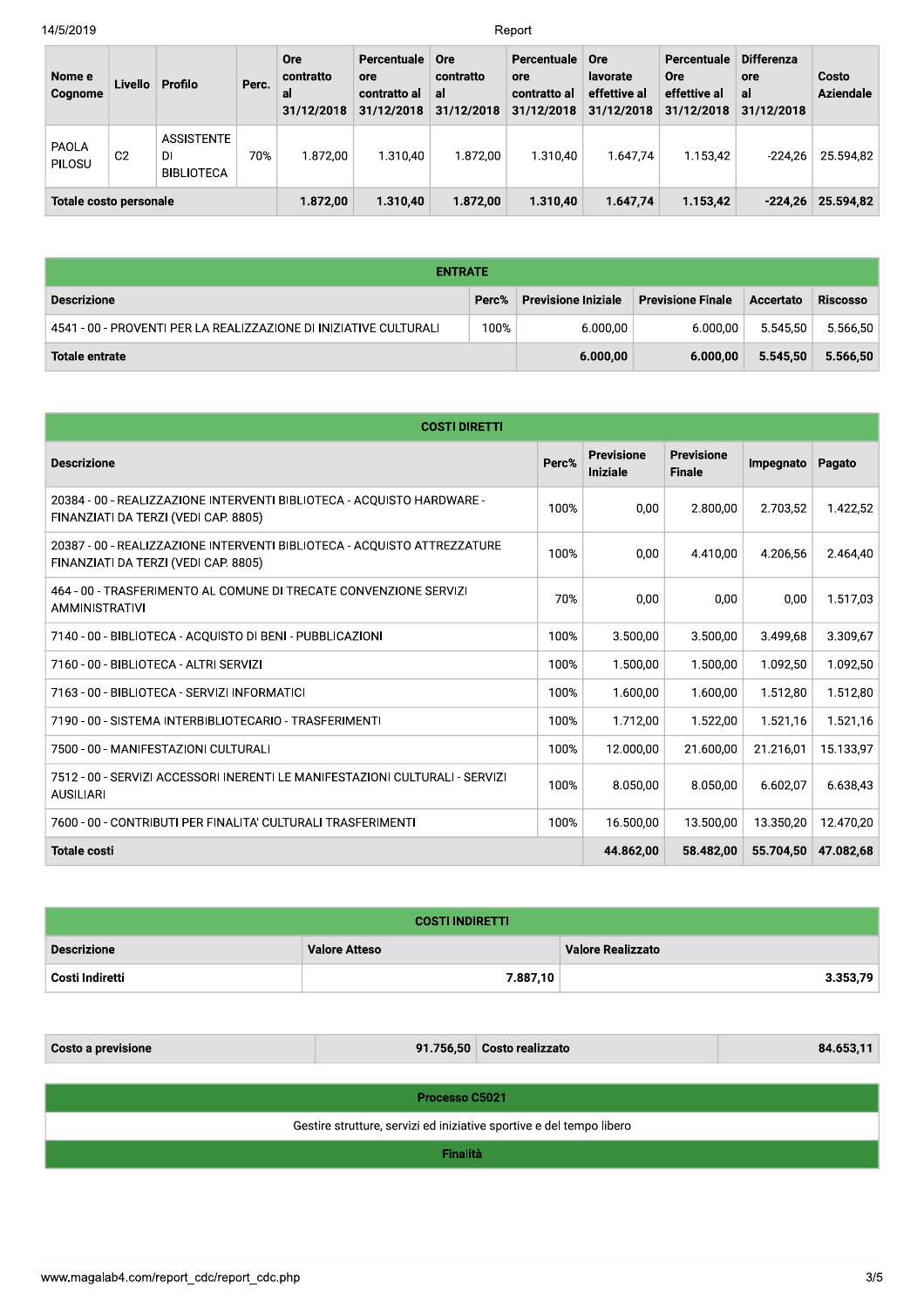Report

Valorizzare gli impianti sportivi esistenti e le strutture ricreative (parchi, giochi, spiagge, ecc), garantendone la manutenzione per favorire il miglior l'utilizzo da parte della cittadinanza secondo modalità gestionali atte al contenimento dei costi per l'amministrazione, anche attraverso l'utilizzo di impianti scolastici extra-orario. Organizzare i servizi sportivi e le iniziative ricreative promosse sul territorio sia dal Comune direttamente, sia collaborando con le associazioni e i cittadini attraverso la concessione di contributi e patrocini . Promuovere e sostenere attività sportive e motorie rivolte alle diverse categorie di utenti

| Visione strategica - SeS del DUP              |
|-----------------------------------------------|
| <b>Missione</b>                               |
|                                               |
| 6 - POLITICHE GIOVANILI, SPORT E TEMPO LIBERO |
| Programma                                     |
| 01 - Sport e tempo libero                     |
| <b>Stakeholder</b>                            |
| Cittadini, Società Sportive                   |
| Nota monitoraggio                             |

| <b>Indici</b>                                                                                                                   | 2015 | 2016      | 2017      | Media     | <b>Atteso</b><br>nell'anno | Raggiunto | 2019      | 2020      | 2021  |
|---------------------------------------------------------------------------------------------------------------------------------|------|-----------|-----------|-----------|----------------------------|-----------|-----------|-----------|-------|
| 10001 - Popolazione residente al 31 dicembre                                                                                    |      | 6.804.00  | 6.813,00  | 6.808,50  | 6.800,00                   | 6.765.00  | 6.800,00  | 6.800,00  |       |
| 10019 - Costo del processo                                                                                                      |      | 26.314,65 | 21.873,14 | 24.093,90 | 21.760,50                  | 19.379,31 | 36.440,42 |           |       |
| 10027 - N. unit� operative totali ente                                                                                          |      | 30,11     | 28,34     | 29,23     | 30,04                      | 29,25     | 32,08     | 32,08     | 30,33 |
| 10028 - N. unit� operative del processo                                                                                         |      | 0,30      | 0,30      | 0,30      | 0,30                       | 0,30      | 0,30      |           |       |
| 10486 - N. convenzioni attivate per la gestione degli<br>impianti sportivi                                                      |      | 5,00      | 5,00      | 5,00      | 5,00                       | 5,00      | 5,00      | 5,00      |       |
| 10487 - N. impianti sportivi esistenti                                                                                          |      | 7,00      | 7,00      | 7,00      | 7,00                       | 7,00      | 7,00      | 7,00      |       |
| 10497 - N. domande di contributo da parte di<br>associazioni per attivit $\bullet$ ricreative e del tempo libero                |      | 14,00     | 10,00     | 12,00     | 11,00                      | 9,00      | 11,00     | 11,00     |       |
| 10512 - Importo contributi complessivamente erogati<br>alle associazioni per attivit $\bullet$ ricreative e del tempo<br>libero |      | 11.900.00 | 7.819.00  | 9.859,50  | 10.000.00                  | 6.500,00  | 10.000,00 | 10.000.00 |       |
| I351 - N. ore richieste di utilizzo palestre scolastiche<br>settimanali                                                         |      | 38,00     | 28,50     | 33,25     | 35,00                      | 25,00     | 35,00     | 35,00     |       |
| 1352 - N. ore settimanali disponibilit◆ palestre<br>scolastiche                                                                 |      | 65,00     | 65,00     | 65.00     | 65,00                      | 65,00     | 65,00     | 65,00     |       |

| Indicatori di performance                                                                                                                                                                                                                                                                                                                   | Media  | <b>Valore</b><br>atteso | Valore<br>realizzato | Scostamento |  |  |  |  |
|---------------------------------------------------------------------------------------------------------------------------------------------------------------------------------------------------------------------------------------------------------------------------------------------------------------------------------------------|--------|-------------------------|----------------------|-------------|--|--|--|--|
| <b>Efficacia</b>                                                                                                                                                                                                                                                                                                                            |        |                         |                      |             |  |  |  |  |
| IN220 - % personale dedicato al processo ( $(10028 - N$ . unit $\diamondsuit$ operative del processo / 10027 - N. unit $\diamondsuit$<br>operative totali ente) * 100)                                                                                                                                                                      | 1,03   | 1.00                    | 1.03                 | 0,03        |  |  |  |  |
| IN1012 - Disponibilit� impianti sportivi scolastici (1351 - N. ore richieste di utilizzo palestre scolastiche<br>settimanali / I352 - N. ore settimanali disponibilit $\spadesuit$ palestre scolastiche)                                                                                                                                    | 0.51   | 0.54                    | 0.38                 | $-0,15$     |  |  |  |  |
| IN408 - Grado di utilizzabilit� degli impianti sportivi (10486 - N. convenzioni attivate per la gestione degli<br>impianti sportivi / I0487 - N. impianti sportivi esistenti)                                                                                                                                                               | 0.71   | 0.71                    | 0.71                 | 0,00        |  |  |  |  |
| <b>Efficienza Economica</b>                                                                                                                                                                                                                                                                                                                 |        |                         |                      |             |  |  |  |  |
| IN004 - Costo pro capite del processo (10019 - Costo del processo / 10001 - Popolazione residente al 31<br>dicembre)                                                                                                                                                                                                                        | 3,54   | 3,20                    | 2,86                 | $-0.34$     |  |  |  |  |
| IN422 - Valore medio contributi erogati ad associazioni per attivit� ricreative e del tempo libero (10512 -<br>Importo contributi complessivamente erogati alle associazioni per attivit $\bullet$ ricreative e del tempo libero /<br>10497 - N. domande di contributo da parte di associazioni per attivit⊕ ricreative e del tempo libero) | 821,63 | 909.09                  | 722.22               | $-186.87$   |  |  |  |  |